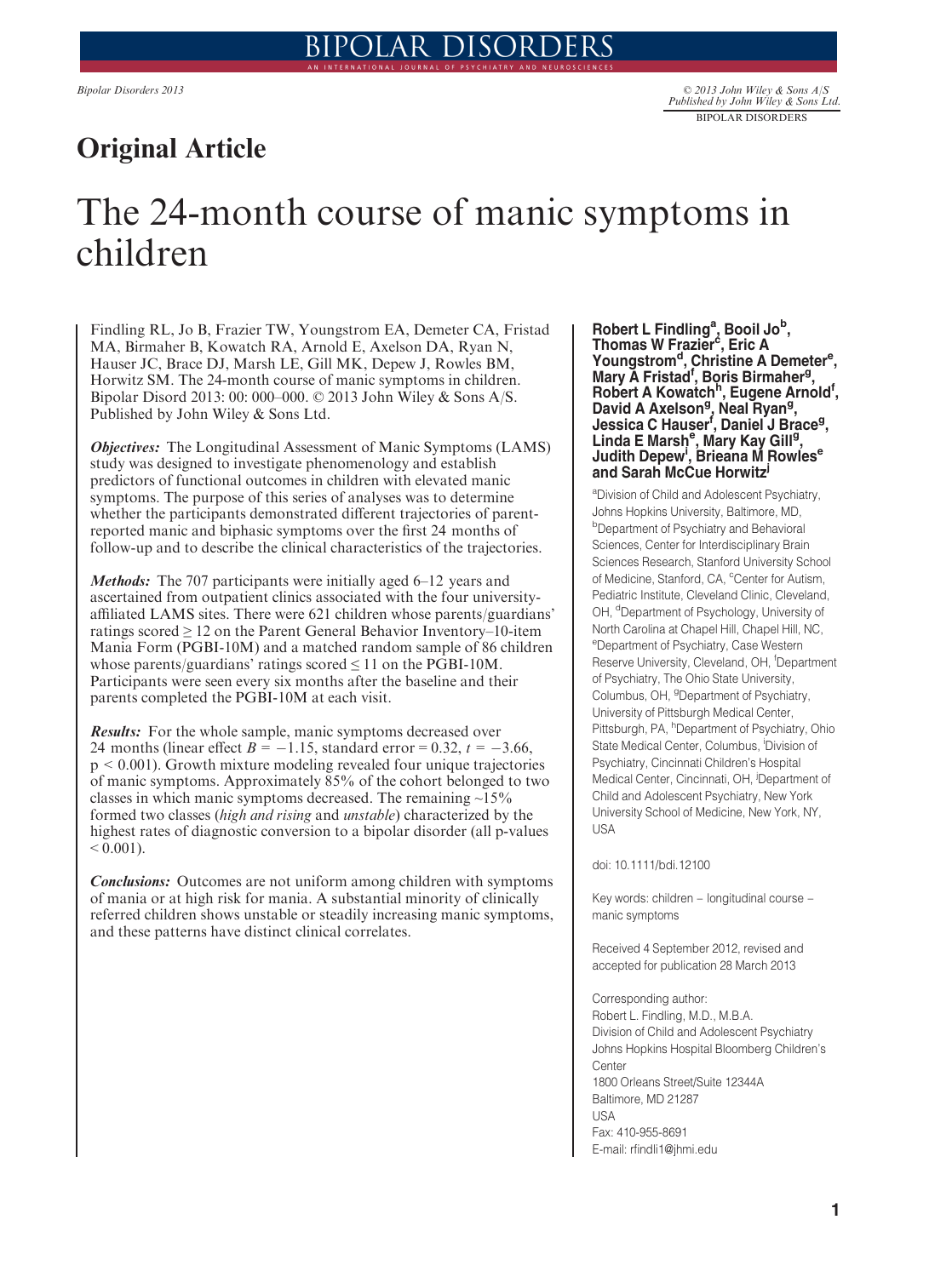Youth receiving mental health services often experience numerous mania-like symptoms (1, 2). Furthermore, although symptoms of mania are, by definition, present in youth suffering from bipolar disorder, prior data have noted that many youth who experience manic symptomatology do not suffer from bipolar disorder (3–7). Whether or not a youth has suffered from a bipolar disorder, it has been noted that elevated symptoms of mania (ESM) are associated with substantial psychosocial impairments and notable degrees of psychopatho $logy(7-9)$ .

Despite these initial investigations of children who experience ESM, very little is known about the phenomenology or symptomatic course of ESM in youth. Data from a pilot study suggested that the presence of ESM in children with attention-deficit hyperactivity disorder (ADHD) may be associated with a poorer outcome (9, 10).

The National Institute of Mental Health-supported Longitudinal Assessment of Manic Symptoms (LAMS) study was designed to better understand the phenomenology and determinants of outcome (e.g., psychosocial functioning, diagnoses, medications, and service utilization) in children with ESM. LAMS used an epidemiological approach to assemble a cohort of 6–12-year-old children at their first outpatient mental health visit at university-affiliated clinics (11). The LAMS design used a low, sensitive threshold on a screening instrument for manic symptoms, both to capture a large portion of those already showing symptoms of bipolarity, and to include a substantial number of cases without bipolarity who were also experiencing similar emotional and behavioral dysregulation. Initial results have confirmed the finding that ESM in clinical mental health settings for youth are, in fact, common and that the majority of children with ESM indeed do not meet DSM-IV criteria for a bipolar spectrum disorder at baseline (5). The most common diagnoses are ADHD, oppositional defiant disorder, conduct disorder, and depression, often in various combinations (3, 5, 12).

A specific goal of the LAMS study was to examine the course of children's manic symptoms over time. To this end, we evaluated whether or not children who participated demonstrated different trajectories of parent-reported manic and biphasic symptoms over the first 24 months of follow-up. Based on prior longitudinal investigations of diagnostic status, combined with the choice of a low threshold of ESM to capture a heterogeneous group of youth in terms of clinical issues, we anticipated that there would be several distinct symptom trajectories, including at least one group that showed persistent symptoms of mania and at least one group that remitted. We also anticipated that a third group might show intermediate levels of mood symptoms, but whether this would be a stable pattern or whether manic symptoms would fluctuate was an empirical question. We next investigated what baseline determinants differentiated these distinct trajectories. Finally, we investigated what factors occur over the span of an initial 24-month observation period that could lead to categorization into these distinct classes.

## Methods

## Sample

The Institutional Review Boards at each of the four LAMS sites approved all procedures in the study protocol. Written informed consent and assent were obtained from participants and their parents/guardians before any study-related procedures were performed.

Study recruitment occurred between December 13, 2005 and December 18, 2008. To be eligible for screening, children had to: (i) be age six through 12 years; (ii) speak English and have an Englishspeaking parent/guardian; (iii) be new patients to LAMS outpatient clinics; and (iv) not live in the same household as another child previously screened. Parents/guardians of all eligible children were asked to complete the Parent General Behavior Inventory–10-item Mania Form (PGBI-10M) (13, 14) to screen for ESM and to answer questions about socio-demographic characteristics. The PGBI-10M comprises items that both describe hypomanic, manic, and biphasic symptomatology and discriminate bipolar disorder from other diagnoses in children and adolescents (13). Children whose parents/guardians' ratings scored  $\geq 12$  on the PGBI-10M (ESM+) were invited to participate in the longitudinal portion of the study. To broaden the variability of the sample, a smaller group of age-, race-, and socioeconomic statusmatched children whose parents/guardians' ratings scored  $\leq 11$  (ESM-) were randomly selected to enroll in the longitudinal study as well. The rationale for the cutoff score of 12 on the PGBI-10M, participant ascertainment, and study design are described in greater detail in Horwitz et al. (11) and Findling et al. (5).

Of the 1124 children who screened ESM+, 1111 were eligible  $(IO > 70$  and no evidence of autistic disorder) and 621 agreed to participate. In addition,  $86$  ESM – children enrolled into the longitudinal study. After the initial screening visit, these 707 children completed a baseline assessment (5).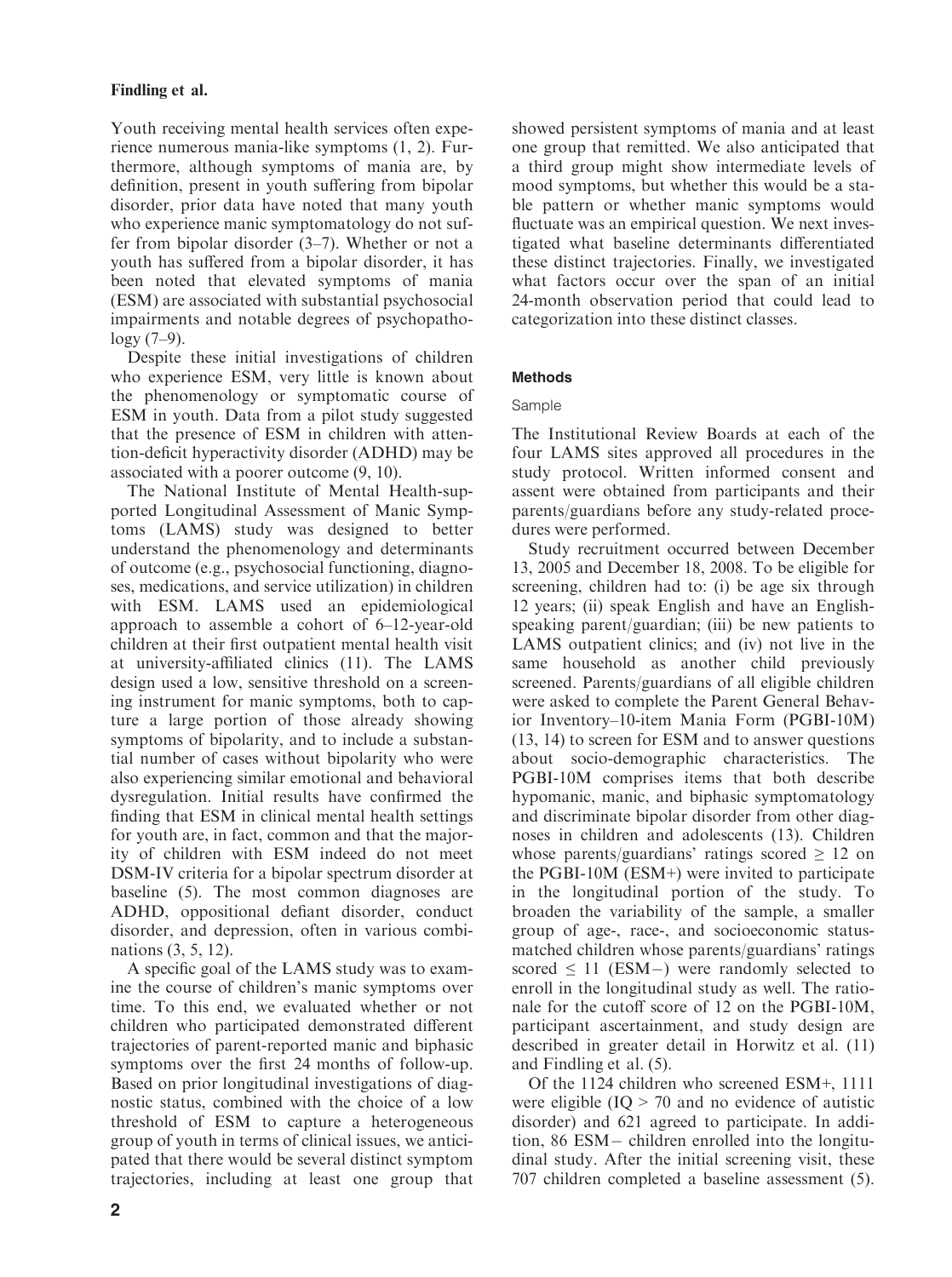LAMS participants who continued to be eligible were seen by a highly trained study interviewer every six months after baseline for a total of up to five visits over the first 24 months. Interviewer training and inter-rater reliability are described in detail in Findling et al. (5).

#### **Measures**

Demographic characteristics. Parents/guardians provided demographic information, including child age, gender, race, ethnicity, and health insurance status, as well as family composition, socioeconomic status, parental education and employment, and medical history. Appropriate variables (e.g., insurance, employment, and medical history) were updated at each subsequent study visit.

Psychiatric diagnoses. To assess for current and past psychiatric disorders, children and their parent/guardian were administered the Schedule for Affective Disorders and Schizophrenia for School-Age Children-Present and Lifetime Episode (K-SADS-PL) (15) with additional depression and manic symptom items derived from the Washington University in St. Louis Kiddie Schedule for Affective Disorders (WASH-U K-SADS) (16, 17). DSM-IV items screening for pervasive developmental disorders were also added to the K-SADS-PL. The resulting instrument, the K-SADS-PL-W, is a semi-structured interview that assesses current and lifetime psychiatric diagnoses and the time course of each illness. The presence/absence of mood disorder diagnoses was assessed at the baseline evaluation and every six months thereafter. The whole K-SADS-PL-W was repeated annually.

Unmodified DSM-IV diagnostic criteria were used in the LAMS study. The criteria for bipolar disorder not otherwise specified (BP-NOS) adopted for the LAMS study were the same as those used in the Course and Outcome of Bipolar Youth study (COBY) (18, 19). BP-NOS was operationalized as follows: (i) elated mood plus two associated symptoms of mania (e.g., grandiosity, decreased need for sleep, pressured speech, racing thoughts, increased goal-directed activity, etc.) or irritable mood plus three associated symptoms of mania; (ii) change in the participant's level of functioning (increase or decrease); (iii) symptoms had to have been present for a total of at least four hours within a 24-hour period; and (iv) the participant had to have had at least four episodes of four hours' duration each or a total of four days of the above-noted symptom intensity in his/her lifetime. All diagnoses were reviewed and confirmed by a

licensed child psychiatrist or psychologist. Once a child met DSM-IV criteria for any bipolar disorder in the LAMS study, that diagnosis was always documented as a current diagnosis (although it could be listed as in partial/full remission).

Medication history. Each child's parent/guardian provided a complete history of the child's past and currently prescribed psychotropic medications during each interview using a modified version of the Service Assessment for Children and Adolescents (SACA) (20–22). For simplicity, lithium and anticonvulsants were both classified as mood stabilizers.

Functional assessment. Study interviewers completed the Children's Global Assessment Scale (CGAS) (23) to provide a severity rating of participants' current impairment, measuring overall functional capacity at home, at school, and with peers.

Symptomatic assessment. In addition to administration of the K-SADS-PL-W, which ascertained the presence or absence of manic and depressive symptoms specifically within the context of a mood episode (i.e., filtered ratings), unfiltered ratings of mood symptoms (regardless of the presence or absence of a syndromal mood disorder) were also assessed via both parental self-report and clinical rating scales at each of the five interview time points. Unfiltered mania ratings were obtained via parental self-report of their child's functioning on the PGBI-10M and via direct interview of parents and children using the Young Mania Rating Scale (YMRS) (24). Unfiltered depression ratings were obtained via direct interview of parents and children using the Children's Depression Rating Scale–Revised (CDRS-R) (25, 26).

At the baseline assessment and every 12 months thereafter, parents completed a 73-item General Behavior Inventory (27) which reflected their own symptoms of mania, hypomania, and depression. This self-report measure contains two subscales, Hypomanic/biphasic (mixed, 28 items) and Depressive (46 items). Items are rated from 0 ('Never or hardly ever') to 3 ('Very often or almost constantly'), with high scores indicating greater pathology.

Family factors. The Family History Screen (28) was obtained at the baseline assessment to collect information on 15 psychiatric disorders and suicidal behavior in biological parents, as well as first- and second-degree relatives. For the purposes of these analyses, the participant was considered positive for a family history of elevated mood if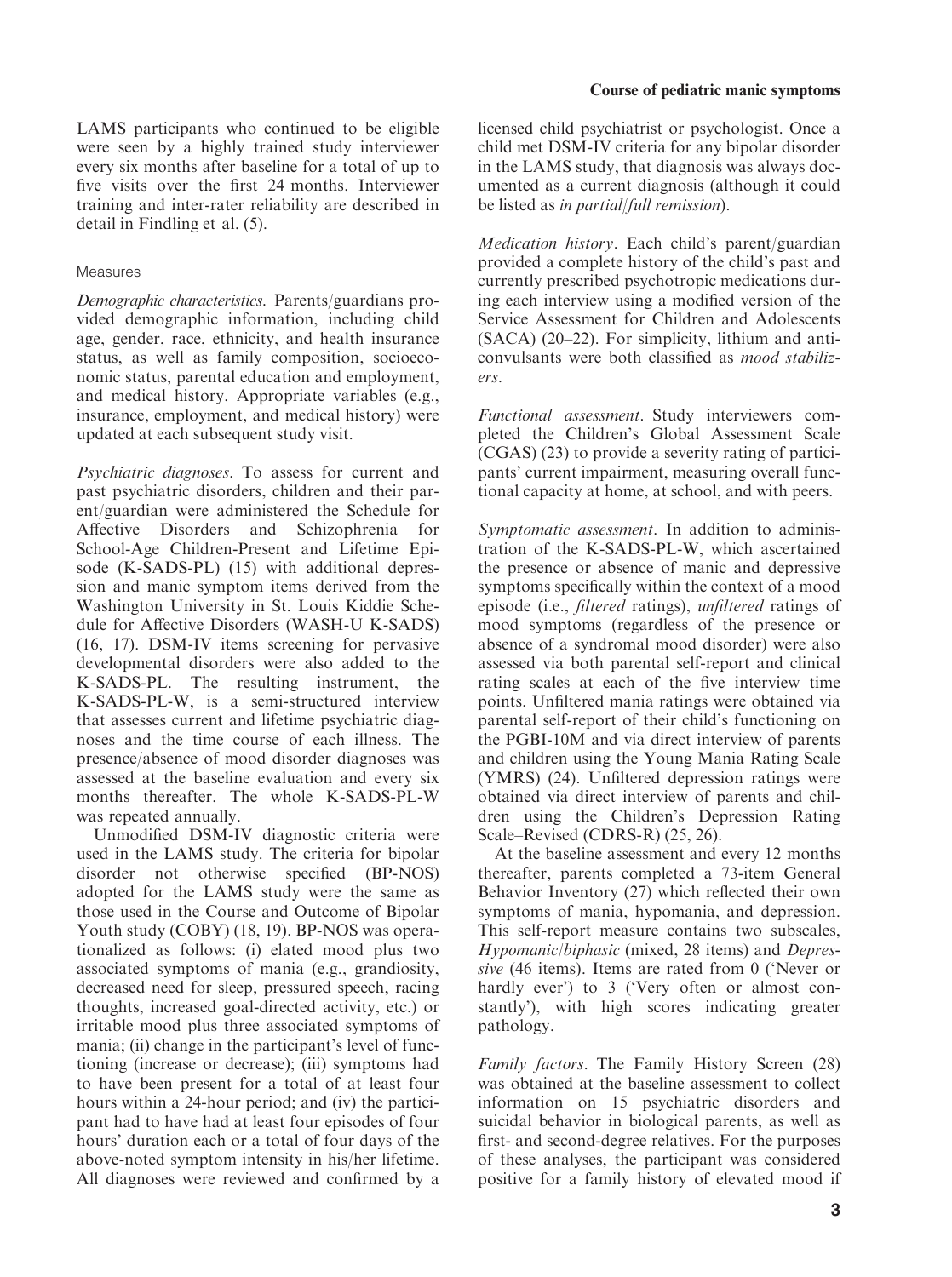## Findling et al.

one or both parents endorsed yes for the item questioning whether the parent had ever had a period of 'feeling extremely happy or high'.

Mental health services use. The SACA was completed with parents to document mental health services use for inpatient, outpatient, and school settings at six-month intervals, with detailed data on inpatient and outpatient services (20–22). At each interview, parents/guardians were asked about the most recent treatment their child had received, and to rate how well the most recent outpatient services matched their child's needs, and how much their child had benefited from the most recent treatment. Data on the type of treatment received (psychotherapy/medication) were collected as part of the SACA.

## Statistical analyses

Analyses proceeded in three stages: (i) determining the overall trend of change in manic symptoms over time; (ii) identifying separate manic symptom trajectories for overall symptom scores (such as persistence, recovery, or worsening); and (iii) describing the correlates of identified trajectories. The first two steps addressed aim 1, and the third step addressed aims 2 and 3 of the present study. For the first two steps, the primary dependent variable was parent-reported manic symptoms (PGBI-10M) measured at baseline, six, 12, 18, and 24 months. For the third set of analyses, clinical characteristics (such as age and diagnoses), including baseline and longitudinal measurements (described below), were used to describe identified manic symptom trajectories.

A common growth model, also known as a linear mixed or hierarchical linear model (29–31), evaluated the overall linear and quadratic trends in manic symptoms across the five time points. The common growth model enabled us to fully benefit from repeatedly measured manic symptoms as it tolerates missing observations, a common occurrence in clinical observational studies. In this procedure, all available cases, including the ones with missing information, are included in the analyses. The inclusion of every subject who completed at least one assessment allowed for conservation of power and was also less likely to produce biased effect estimates. Random effects determined whether individual deviations from the overall trend were substantial and tested whether empirically estimating separate trends might help to explain the heterogeneity of manic symptoms over time.

Next, based on the observation of substantial individual deviations from the overall trend,

growth mixture models (GMMs) were estimated. These evaluated the number and shape of separate trajectories and generated individual patient classifications into these trajectories. The number of separate trajectories was selected based on the Bayesian information criterion (BIC) (32) and the clinical plausibility and interpretability of trajectory classes. An initial GMM was estimated without baseline covariates. Next, GMMs were estimated with individual covariates in separate models (the inclusion of a large number of covariates simultaneously is impractical for model estimation). Finally, a multi-covariate GMM was conducted using a subset of baseline factors. This multi-covariate model provided a stringent test of model stability. Covariates in this model were chosen based on initial hypotheses about class composition and included: presence of any bipolar spectrum disorder (BPSD) diagnosis, any adjustment disorder diagnosis, any psychosocial therapy, mood stabilizer use, and total depression score on the CDRS-R. Initial hypotheses were that some classes would contain higher proportions of youth with bipolar disorder, some classes would differ in predominant mood presentation (mania versus depression), and other classes might represent less functionally impaired classes (where adjustment disorder diagnoses would be over-represented). Multi-covariate, uni-covariate, and no covariate GMMs all showed highly similar class solutions. For this reason, results presentation focused on the multi-covariate model. Interpretation of this model included evaluating relationships between covariates and the intercept (baseline manic symptom levels), linear slope (changes in manic symptoms over time), and class membership.

The final multi-covariate GMM included only a subset of potentially interesting baseline and longitudinal factors. To comprehensively describe baseline characteristics of empirically identified classes, several additional factors were examined using univariate analysis of variance and chi-square analyses. These included: age, gender, race/ethnicity, YMRS, CGAS, any family history of elevated mood, parental self-reports of mania and depression, antipsychotic agent use, antidepressant use, and stimulant use. The results are presented based on most likely class membership, after verifying that the pattern of findings was highly similar using class probabilities.

Finally, to explore the longitudinal differences between classes, we examined the relationship between class membership, bipolar disorder diagnostic conversion, and utilization of psychosocial, mood stabilizer, antipsychotic, antidepressant, and stimulant treatment over the two-year prospective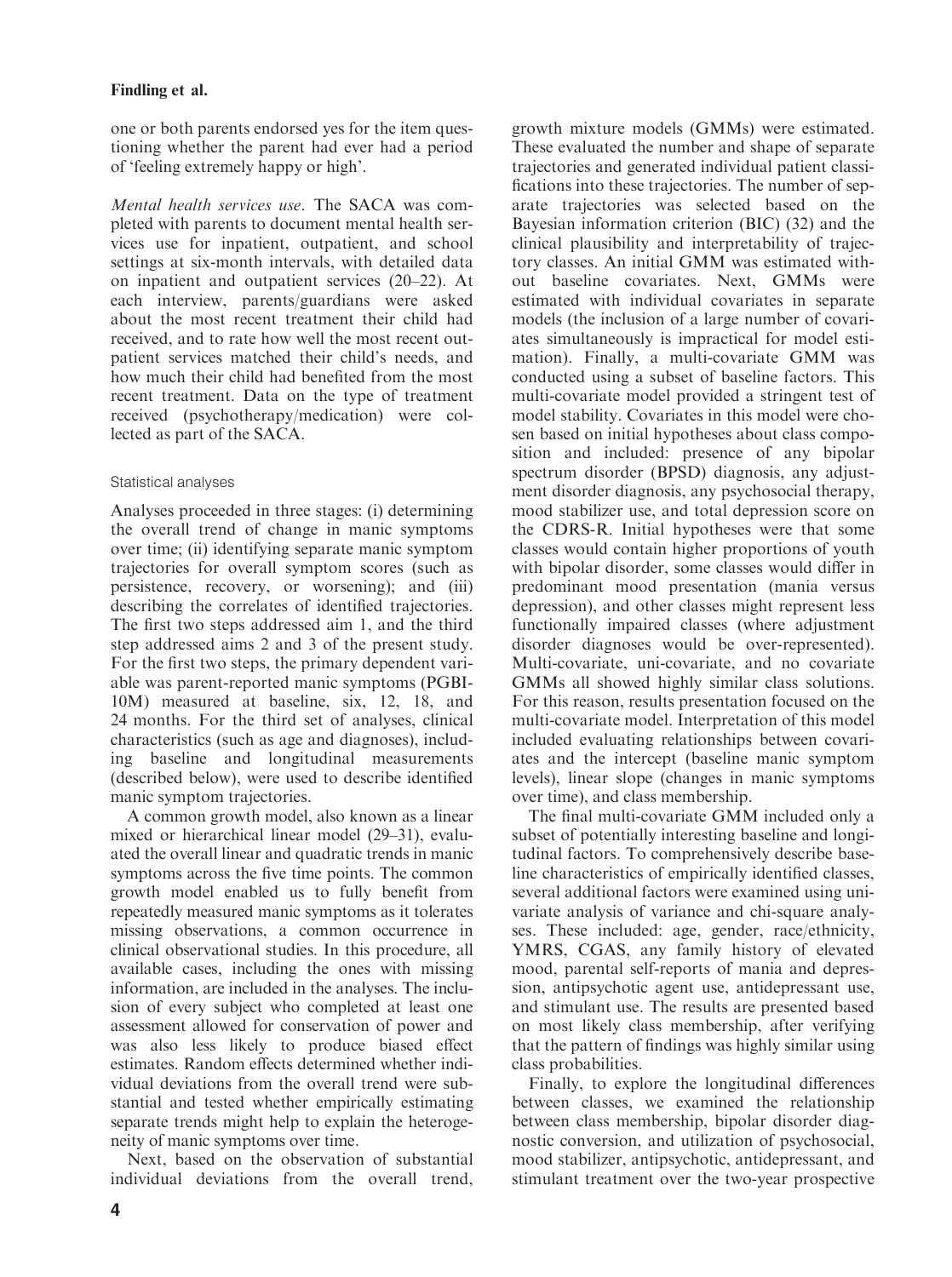period. Diagnostic progression was defined as movement at any time point at least one step on a three-step diagnostic continuum from no bipolar diagnosis through BP-NOS/cyclothymia/bipolar II disorder (BP-II) to bipolar I disorder (BP-I). Diagnostic progression was classified into one of five categories: (i) no progression (no bipolar disorder at any time); (ii) no bipolar diagnosis at an earlier time point to any BPSD except BP-I (no bipolar disorder to BPSD); (iii) no bipolar diagnosis to BP-I (no bipolar disorder to BP-I); (iv) no bipolar diagnosis to any bipolar disorder (no bipolar disorder to any bipolar disorder); and (v) BPSD (e.g., BP-NOS/cyclothymia/BP-II) to BP-I (BPSD to  $BP-I$ ).

Utilization of treatment was defined as the number of six-month intervals in which any form of psychosocial, mood stabilizer, antipsychotic, antidepressant, or stimulant treatment was reported.

Mplus (33) was used to estimate the common growth model and GMM analyses. SPSS (SPSS Inc., Chicago, IL, USA) was used to describe covariate relationships and longitudinal differences between classes. Class descriptive analyses were exploratory and, therefore, no a priori multiple comparison correction was applied to the baseline and 24-month follow-up covariate analyses.

#### **Results**

#### Participant characteristics

Table 1 presents the baseline demographic and clinical characteristics of the cohort. Previous reports have more fully described the clinically ascertained LAMS cohort (5, 11). The data presented herein do not include four individuals who were screened and recruited into LAMS but ended the study between screen and baseline and therefore did not have any baseline or follow-up PGBI-10M data. The majority of patients had PGBI-10M scores present at a minimum of two of the five time points (86.2%). Data capture remained high, even through the 24-month visit (missing: baseline 2.1%, six-month 24.2%, 12-month 26.4%, 18-month 32.7%, and 24-month 37.1%). As expected with only four individuals excluded, the remaining cohort was highly similar to the full LAMS cohort. The participants comprised a demographically and diagnostically heterogeneous cohort with a wide range of mood symptom levels and a minority of youth meeting criteria for bipolar diagnoses at baseline. Missing data analyses for follow-up PGBI-10M data found only one variable distinguishing those with missing data from other Table 1. Longitudinal Assessment of Manic Symptoms cohort baseline demographic and clinical characteristics ( $N = 703$ )

Baseline sample characteristics

| Age, years, mean (SD)                           | 9.4(1.9)    |
|-------------------------------------------------|-------------|
| Male, n (%)                                     | 477 (67.9)  |
| White, non-Hispanic, n (%)                      | 437 (67.2)  |
| Health insurance, n (%)                         |             |
| Medicaid                                        | 366(52.1)   |
| Private                                         | 283 (40.2)  |
| Private and Medicaid                            | 44 (6.3)    |
| Self-pay                                        | 10(1.4)     |
| Living with both biological parents, $n$ $%$ )  | 223 (31.7)  |
| History of psychiatric hospitalizations, n (%)  | 64 (9.1)    |
| Any bipolar diagnosis, n (%)                    | 162(23.0)   |
| BP-I                                            | 71(10.1)    |
| $BP-II$                                         | 3(0.4)      |
| <b>BP-NOS</b>                                   | 77 (11.0)   |
| Cyclothymia                                     | 11(1.6)     |
| Any adjustment disorder diagnosis, n (%)        | 13(1.8)     |
| Mood symptom and functional measures, mean (SD) |             |
| PGBI-10M                                        | 12.9(7.2)   |
| <b>YMRS</b>                                     | 16.8(9.2)   |
| CDRS-R                                          | 34.8 (10.7) |
| CGAS                                            | 54.6 (10.3) |
|                                                 |             |

BP-I = bipolar I disorder; BP-II = bipolar II disorder; BP-NOS = bipolar disorder not otherwise specified; CDRS-R = Children's Depression Rating Scale–Revised; CGAS = Children's Global Assessment Scale; PGBI-10M = Parent General Behavior Inventory–10 item mania form; YMRS = Young Mania Rating Scale.

participants: a small trend (largest  $r = 0.21$ ) for participants using Medicaid insurance to have missing data.

#### Overall manic symptom severity over time

Figure 1 presents the estimated overall mean manic symptom trajectory from the common



Fig. 1. Estimated overall growth trajectory of Parent General Behavior Inventory–10-item Mania Form (PGBI-10M).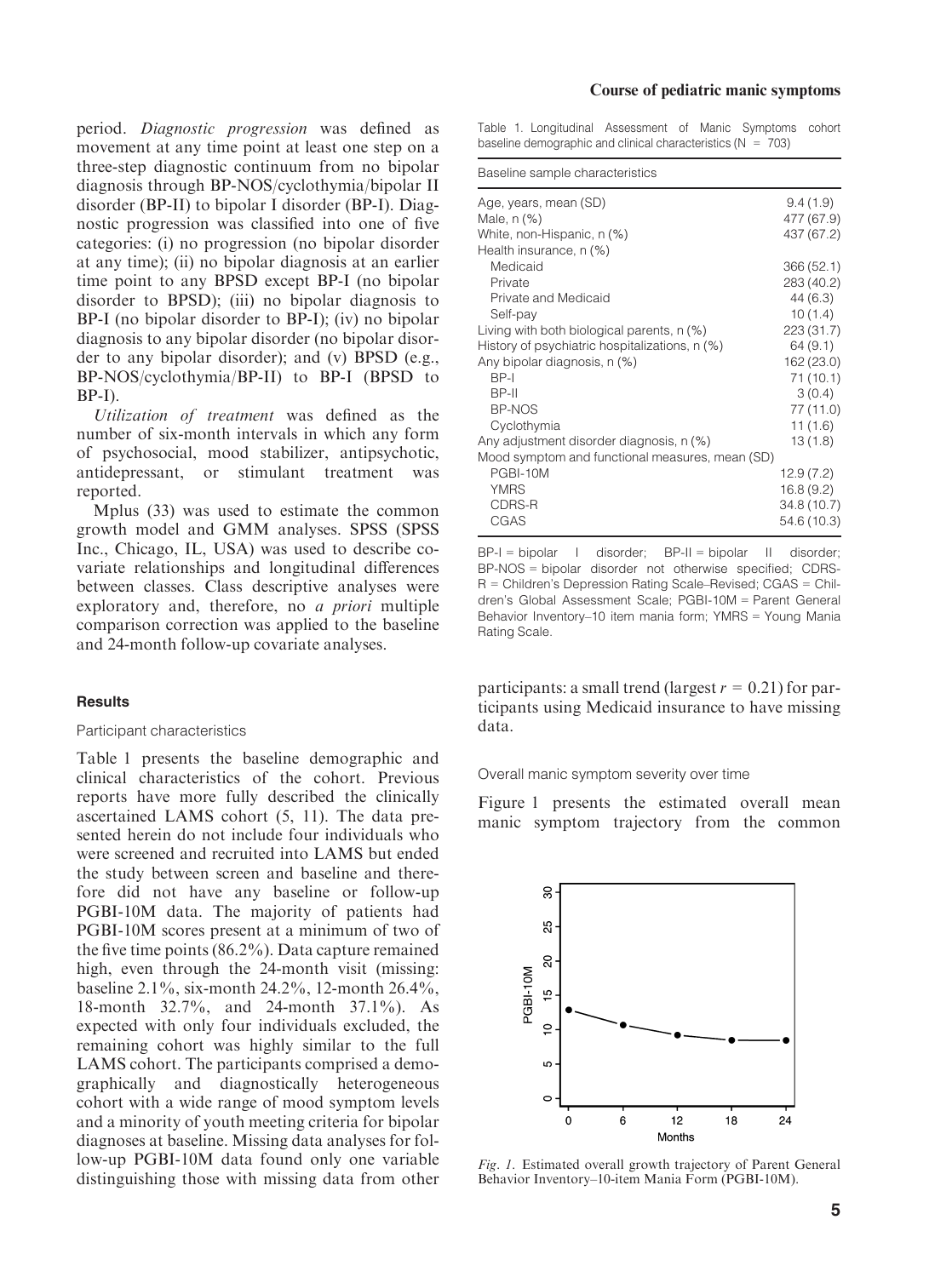growth model overall. Manic symptoms decreased over the two-year period, resulting in a 4.5-point decline in the PGBI score  $[p \le 0.001]$ ; effect size = 0.68 based on the standard deviation (SD) of PGBI at 24 months]. The declines were more rapid for the first year (3.7-point decline;  $p < 0.001$ ; effect size  $= 0.56$  based on SD of PGBI at 12 months) than for the rate of decline during the second year  $(0.8\text{-point}$  decline;  $p = 0.001$ ; effect size = 0.12 based on SD of PGBI at 24 months). Of note, after six months of follow-up, the mean score was below the threshold (12) used for selection of ESM+ participants; and by 18 months, the mean score was substantially lower than 12. Individual deviations from the overall trajectory were often substantial, supporting examination of potentially distinct trajectory shapes.

#### Manic symptom trajectories

The results of GMM analyses identified four unique trajectories of manic symptoms, as shown in Figure 2. The four-class solution was supported by model fit (BIC: one-class  $= 16605$ ; two-class  $= 16579$ ; three-class  $= 16558$ ; four-class  $= 16550$ ; five-class =  $16557$ ), where the difference in BIC estimates indicated support for the four-class solution (34). We also monitored the parametric bootstrapped likelihood ratio test (35), which preferred a five-class solution. The five-class solution splits one of the four classes (C3 in Fig. 2) in our fourclass solution into two smaller trajectory classes (one class starting higher at baseline). The other three classes, including the 'unstable (C2)' class remained unchanged. Based on this observation, we selected the four-class solution instead of the five-class solution that further splits one of the



Fig. 2. Estimated Parent General Behavior Inventory–10-item Mania Form (PGBI-10M) growth trajectory classes in the presence of covariates ( $N = 703$ ).

trajectory classes. The four-class solution was also preferred based on the clinical plausibility and interpretability of trajectory classes (further discussed below). The solution was highly similar across the no covariate, single covariate, and multi-covariate models, indicating good model stability. Results are presented for the multi-covariate model.

Figure 2 shows that, rather than simply identifying graded differences over time (i.e., consistent severity differences), the observed classes represent qualitatively distinct manic symptom trajectories (different shapes). Two classes comprised smaller proportions of participants and showed a less favorable course. Specifically, Class 1 (high and rising, 8.3%) began with high initial symptom levels that continued to increase over time. Class 2 (*unstable*,  $6.0\%$ ) also began with high levels, followed by a sharp decrease, but then increased back to baseline levels by the 24-month follow-up.

The other two classes accounted for substantially larger proportions of the cohort and showed more clinically favorable manic symptom trajectories. Class 3 (high and reducing, 38.5%) began with high symptom levels but showed a consistent reduction over time. Class 4 (low and reducing, 47.2%) began with lower manic symptom levels and also showed reductions over time. These patterns indicate that a substantial minority of clinically referred youth experience ongoing or resurgent manic symptoms, but a larger proportion enjoys symptom reduction over time.

Differences in participant characteristics between the trajectory classes

Table 2 displays baseline demographic and clinical characteristics as well as diagnostic progression and treatment utilization at 24-month follow-up, separately by empirically derived classes. Tables 3 and 4 present multi-covariate GMM results which represent more precise estimates of covariate effects (but with a limited number of variables). For simplicity, the text focuses on descriptive analyses using class membership presented in Table 2. There were no significant differences between classes for age, gender, race/ethnicity, any ADHD diagnosis, and any antidepressant use at baseline or throughout the 24-month study. Features unique to the four classes are described below.

Class 1 had higher levels of caregiver manic and depressive symptoms based on the adults' reports about themselves than the other three classes. Class 1 was more likely than Classes 3 and 4 to receive both psychotherapy and antipsychotic medication over the course of the study.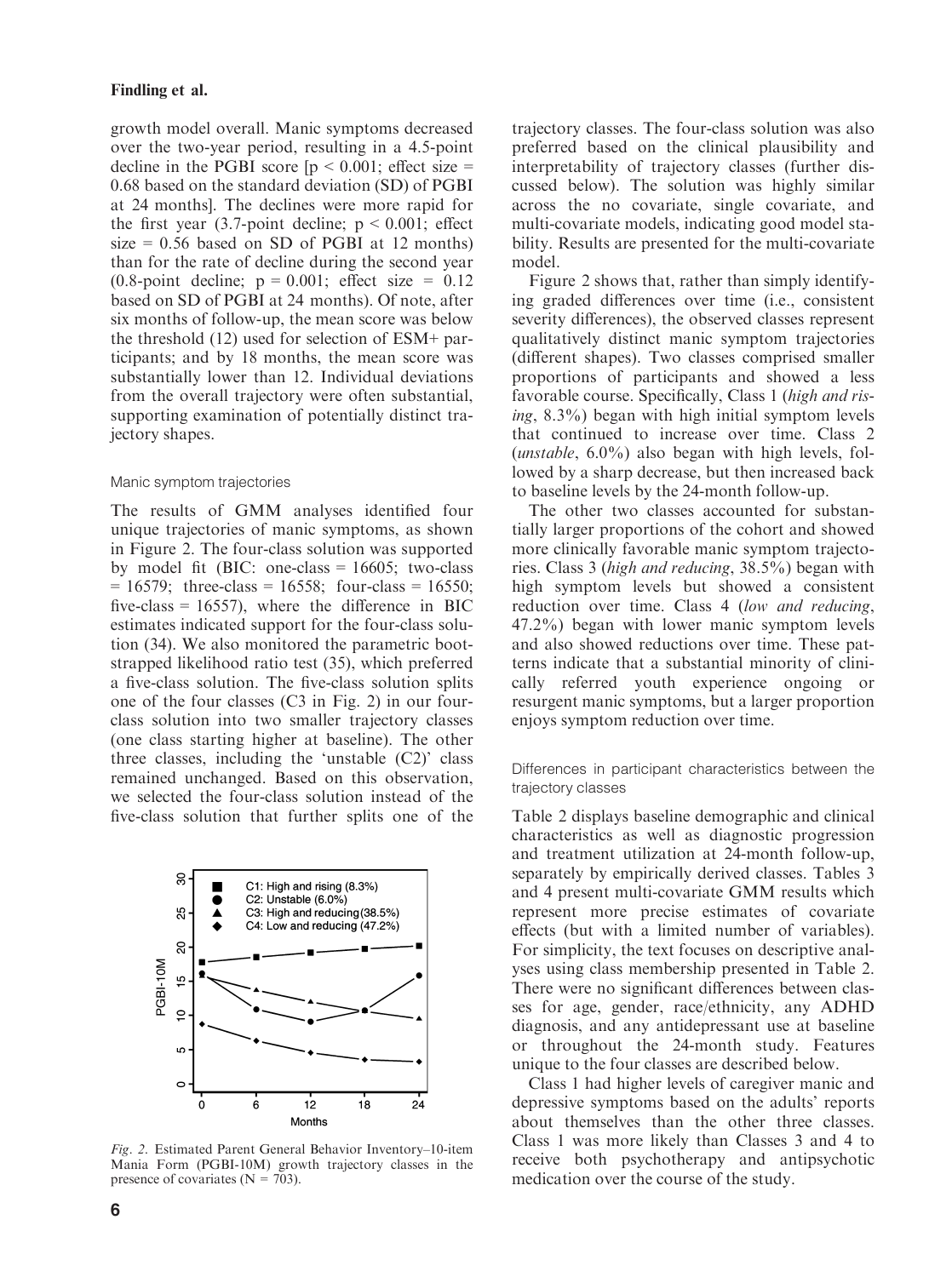Table 2. Demographic and clinical characteristics at baseline, diagnostic progression, and treatment utilization across the two-year study period, separately by empirical classifications

|                                                        | Class 1 <sup>a</sup>         | Class 2 <sup>b</sup> | Class 3 <sup>c</sup> | Class 4 <sup>d</sup>  | $\chi^2$ /F, p-value             |
|--------------------------------------------------------|------------------------------|----------------------|----------------------|-----------------------|----------------------------------|
| $n (\%)$                                               | 58 (8.3%)                    | 42 (6.0%)            | 271 (38.5%)          | 332 (47.2%)           |                                  |
| <b>Baseline</b>                                        |                              |                      |                      |                       |                                  |
| Age, years, mean (SD)                                  | 9.3(1.9)                     | 9.2(2.1)             | 9.4(1.9)             | 9.4(1.9)              | $F(3,699) = 0.38$ , p = 0.767    |
| Male, n (%)                                            | 34(58.6)                     | 27(64.3)             | 178 (65.7)           | 238 (71.7)            | $\chi^2(3) = 5.33$ , p = 0.149   |
| White, non-Hispanic, n (%)                             | 36 (63.2)                    | 29 (78.4)            | 151 (58.3)           | 221 (63.1)            | $\chi^2(3) = 5.95$ , p = 0.114   |
| ESM screen, n (%)                                      |                              |                      |                      |                       | $\chi^2(3) = 74.82$ , p < 0.001  |
| Negative (<12)                                         | $0(0)^4$                     | $2(4.8)^4$           | $6(2.2)^4$           | 78 $(23.5)^{1,2,3}$   |                                  |
| Positive $(≥12)$                                       | 58 (100) <sup>4</sup>        | 40 $(95.2)^4$        | 265 $(97.8)^4$       | 254 (76.5) $1,2,3$    |                                  |
| Bipolar diagnoses, n (%)                               |                              |                      |                      |                       | $\chi^2(6) = 116.01$ , p < 0.001 |
| No bipolar disorder                                    | 30 $(51.7)^4$                | $28(66.7)^4$         | 169 $(62.4)^4$       | 314 $(94.6)^{1,2,3}$  |                                  |
| BP-I                                                   | 11 $(19.0)^4$                | $8(19.0)^4$          | 45 $(16.6)^4$        | $7(2.1)^{1,2,3}$      |                                  |
| <b>BPSD</b>                                            | 17 $(29.3)^4$                | $6(14.3)^4$          | 57 $(21.0)^4$        | 11 $(3.3)^{1,2,3}$    |                                  |
| Any ADHD, n (%)                                        | 47 (81.0)                    | 32(76.2)             | 212 (78.2)           | 246 (74.1)            | $\chi^2(3) = 2.17$ , p = 0.538   |
| YMRS score, mean (SD)                                  | 22.9 $(9.4)^4$               | 20.6 $(10.8)^4$      | 19.8 $(9.1)^4$       | $12.9(7.2)^{1,2,3}$   | $F(3,699) = 49.03$ , p < 0.001   |
| CDRS-R score, mean (SD)                                | 40.2 $(10.8)^{2,4}$          | $33.9(10.5)^1$       | 36.7 (10.3)          | $32.4(10.4)^1$        | $F(3,699) = 14.40$ , p < 0.001   |
| CGAS score, mean (SD)                                  | 52.9 $(9.2)^4$               | 51.2 $(12.0)^4$      | 52.7 $(9.8)^4$       | 57.0 $(10.2)^{1,2,3}$ | $F(3,695) = 11.52$ , p < 0.001   |
| Family history of any elevated<br>mood, $n$ $%$        | 19 $(36.5)^4$                | 8(21.1)              | $72(29.1)^4$         | 59 $(19.2)^{1,3}$     | $\chi^2(3) = 11.96$ , p = 0.008  |
| Caregiver self-reported mania on                       | 24.5 $(18.1)^{2,3,4}$        | $16.4(13.4)^1$       | 18.2 $(16.1)^{1,4}$  | 11.4 $(11.9)^{1,3}$   | $F(3,687) = 19.73$ , p < 0.001   |
| P-GBI, mean (SD)<br>Caregiver self-reported depression | 48.2 (31.5) <sup>2,3,4</sup> | $31.0(22.9)^1$       | 36.8 $(29.6)^{1,4}$  | 25.4 $(23.8)^{1,3}$   | $F(3,687) = 16.52$ , p < 0.001   |
| on P-GBI, mean (SD)                                    |                              |                      |                      |                       |                                  |
| Any psychosocial therapy at<br>baseline, n (%)         | 41 $(71.9)^2$                | $9(21.4)^{1,3,4}$    | 160 $(60.4)^2$       | 193 $(58.1)^2$        | $\chi^2(3) = 28.20$ , p < 0.001  |
| Any mood stabilizer at baseline,<br>$n (\%)$           | $8(13.8)^3$                  | 15 $(35.7)^{3,4}$    | 11 $(4.1)^{1,2}$     | 17 $(5.1)^2$          | $\chi^2(3) = 11.96$ , p = 0.008  |
| Any antipsychotic agent at                             | $19(32.8)^4$                 | 14 $(33.3)^4$        | 77 $(28.4)^4$        | 47 $(14.2)^{1,2,3}$   | $\chi^2(3) = 25.14$ , p < 0.001  |
| baseline, $n$ $%$ )                                    |                              |                      |                      |                       |                                  |
| Any antidepressant at baseline,                        | 4(6.9)                       | 6(14.3)              | 35(12.9)             | 40 (12.0)             | $\chi^2(3) = 1.84$ , p = 0.607   |
| $n (\%)$                                               |                              |                      |                      |                       |                                  |
| Any stimulant at baseline, n (%)                       | $15(25.9)^{2,3}$             | 23 $(54.8)^{1,4}$    | $109(40.2)^1$        | 129 $(38.9)^2$        | $\chi^2(3) = 8.73$ , p = 0.033   |
| 24-month follow-up                                     |                              |                      |                      |                       |                                  |
| Diagnostic conversion at 24 months, n (%)              |                              |                      |                      |                       |                                  |
| No bipolar disorder to BPSD                            | $8(13.8)^{3,4}$              | $5(11.9)^{3,4}$      | $12(4.4)^{1,2,4}$    | $3(0.9)^{1,2,3}$      | $\chi^2(3) = 29.86$ , p < 0.001  |
| No bipolar disorder to BP-I                            | 1(1.7)                       | 4 $(9.5)^{3,4}$      | $6(2.2)^2$           | $3(0.9)^2$            | $\chi^2(3) = 14.31$ , p = 0.003  |
| <b>BPSD to BP-I</b>                                    | $8(13.8)^{3,4}$              | $(4.8)^4$            | $10(3.7)^{1,4}$      | $2(0.6)^{1,2,3}$      | $\chi^2(3) = 29.40$ , p < 0.001  |
| No bipolar disorder to any bipolar<br>disorder         | $9(15.5)^{3,4}$              | $9(21.4)^{3,4}$      | 18 $(6.6)^{1,2,4}$   | $6(1.8)^{1,2,3}$      | $\chi^2(3) = 37.74$ , p < 0.001  |
| Any progression                                        | 17 $(29.3)^{3,4}$            | 11 $(26.2)^{3,4}$    | 28 $(10.3)^{1,2,4}$  | $8(2.4)^{1,2,3}$      | $\chi^2(3) = 61.91$ , p < 0.001  |
| No. of time points receiving:, mean (SD) <sup>e</sup>  |                              |                      |                      |                       |                                  |
| Psychosocial therapy                                   | $2.9(1.7)^{3,4}$             | 2.3(1.6)             | $2.2(1.7)^1$         | $2.0(1.6)^1$          | $F(3,696) = 5.02$ , p = 0.002    |
| Any mood stabilizer                                    | 0.7(1.4)                     | $1.2(1.7)^{3,4}$     | $0.3(0.9)^2$         | $0.2(0.8)^2$          | $F(3,687) = 12.97$ , p < 0.001   |
| Any antipsychotic agent                                | $2.1 (2.0)^{3,4}$            | $1.9(2.0)^4$         | $1.2(1.8)^{1,4}$     | $0.8(1.5)^{1,2,3}$    | $F(3,699) = 14.99$ , p < 0.001   |
| Antidepressant                                         | 0.7(1.2)                     | 0.4(0.9)             | 0.5(0.9)             | 0.5(1.1)              | $F(3,699) = 0.93$ , p = 0.425    |
| Stimulant                                              | 1.9(1.7)                     | $2.6(1.9)^{3,4}$     | $1.7(1.9)^2$         | $1.7(2.0)^2$          | $F(3,699) = 3.25$ , p = 0.022    |

ADHD = attention-deficit hyperactivity disorder; BP-I = bipolar I disorder; BPSD = bipolar spectrum disorder; CDRS-R = Children's Depression Rating Scale–Revised; ESM = elevated symptoms of mania; CGAS = Children's Global Assessment Scale; P-GBI-10M = Parent General Behavior Inventory–10-item mania form; SD = standard deviation; YMRS = Young Mania Rating Scale. <sup>a</sup>High and rising.

bUnstable.

<sup>c</sup>High and reducing.

<sup>d</sup>Low and reducing.

<sup>e</sup>Maximum no. of time points:  $n = 5$ .

1,2,3,4Superscripts denote proportions or means that are statistically different (Bonferroni corrected) across classes. Superscripts correspond with the class number from which a value differs. Bonferroni correction was applied within each correlate for comparisons among classes.

Class 2 at baseline had significantly lower rates of psychosocial therapy use than the other three classes and less use of mood stabilizers than any class except Class 1. Class 2 was more likely than Classes 1 and 4 to use stimulants at baseline. Over follow-up, Class 2 was more likely to receive mood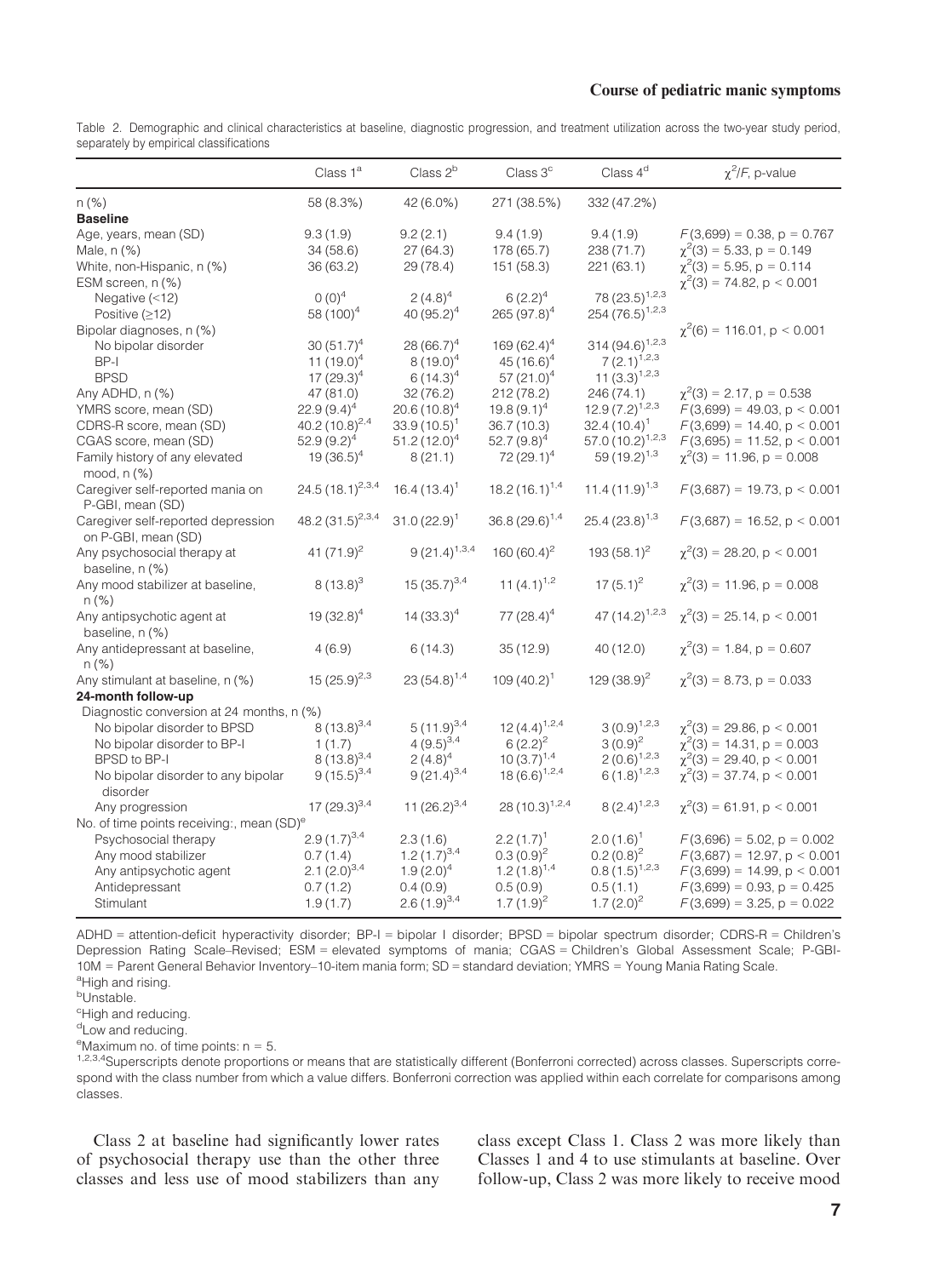### Findling et al.

Table 3. Four-class growth mixture analysis: mixed effects linear regression of baseline covariates and longitudinal P-GBI development within trajectory class

| Parameter                                                | Estimate   | <b>SE</b> | p-value |  |  |  |  |
|----------------------------------------------------------|------------|-----------|---------|--|--|--|--|
| Random intercept (initial P-GBI) regressed on covariates |            |           |         |  |  |  |  |
| Intercept                                                | 12.996     | 1.359     | 0.000   |  |  |  |  |
| Any bipolar diagnosis                                    | 1.738      | 0 7 1 4   | 0.015   |  |  |  |  |
| Adjustment disorder diagnosis                            | $-2.548$   | 1.266     | 0.044   |  |  |  |  |
| Any therapy                                              | $-0.127$   | 0.293     | 0.666   |  |  |  |  |
| CDRS-R total score                                       | 0.077      | 0.025     | 0.002   |  |  |  |  |
| Random intercept residual<br>variance                    | 12.744     | 2.326     | 0.000   |  |  |  |  |
| Random linear slope (linear decline) regressed on        |            |           |         |  |  |  |  |
| covariates                                               |            |           |         |  |  |  |  |
| Intercept                                                | $-5.641$   | 1.519     | 0.000   |  |  |  |  |
| Any bipolar diagnosis                                    | $-1.729$   | 0.686     | 0.012   |  |  |  |  |
| Adjustment disorder diagnosis                            | $-0.252$   | 1.016     | 0.804   |  |  |  |  |
| Any therapy                                              | $-0.647$   | 0.230     | 0.005   |  |  |  |  |
| CDRS-R total score                                       | $-0.017$   | 0.021     | 0.426   |  |  |  |  |
| Random slope residual variance                           | 0.597      | 0.189     | 0.002   |  |  |  |  |
| Random intercept and slope                               | $-2.579$   | 0.602     | 0.000   |  |  |  |  |
| covariance                                               |            |           |         |  |  |  |  |
| Quadratic slope (deceleration or acceleration of change) |            |           |         |  |  |  |  |
| regressed on covariates                                  |            |           |         |  |  |  |  |
| Intercept                                                | 1.536      | 0.381     | 0.000   |  |  |  |  |
| Any bipolar diagnosis                                    | 0.325      | 0.163     | 0.045   |  |  |  |  |
| Adjustment disorder diagnosis                            | 0.332      | 0.210     | 0.114   |  |  |  |  |
| Any therapy                                              | 0.149      | 0.054     | 0.006   |  |  |  |  |
| CDRS-R total score                                       | 0.001      | 0.005     | 0.837   |  |  |  |  |
| Residual variance                                        | Fixed at 0 |           |         |  |  |  |  |

CDRS-R = Children's Depression Rating Scale–Revised; P-GBI = Parent General Behavior Inventory–10-item Mania Form (PGBI-10M); SE = standard error.

stabilizers and stimulants than Classes 3 and 4, and was more likely to receive antipsychotic agents than Class 4. Class 2 was similar to Class 1 in diagnostic progression over the course of the study and had higher conversion rates than Classes 3 and 4.

Class 3 differed from Classes 1 and 2 by having lower rates of mood stabilizer use at baseline and lower mood stabilizer use across the follow-up period (Class 2 only). Class 3 had higher rates of stimulant use at baseline relative to Class 1. Over follow-up, Class 3 was less likely to receive antipsychotic medication than Class 1 but more likely to do so than Class 4. Class 3 had moderate rates of diagnostic progression along the bipolar spectrum (lower levels than Classes 1 and 2 but higher than Class 4).

Class 4 differed from Classes 1–3 across almost all baseline variables. This class had the lowest proportion of bipolar diagnoses at baseline and was least likely to convert over 24 months. Class 4 had fewer manic symptoms, better functioning, a lower family history burden, the highest rate of ESM- participants, and the lowest level of antipsychotic agent utilization at baseline and across the study.

Table 4. Four-class growth mixture analysis: multinomial logit regression of baseline covariates and trajectory class membership

| Parameter                            | Estimate | <b>SE</b> | p-value |
|--------------------------------------|----------|-----------|---------|
| C <sub>1</sub> versus C <sub>4</sub> |          |           |         |
| Logit intercept                      | $-3.993$ | 0.672     | 0.000   |
| Any bipolar diagnosis                | 2.485    | 0.575     | 0.000   |
| Mood stabilizer                      | $-0.135$ | 0.659     | 0.838   |
| Any therapy                          | 0.504    | 0.172     | 0.003   |
| CDRS-R total score                   | 0.047    | 0.015     | 0.002   |
| C <sub>2</sub> versus C <sub>4</sub> |          |           |         |
| Logit intercept                      | $-1.963$ | 0.739     | 0.008   |
| Any bipolar diagnosis                | 1.434    | 0 7 1 7   | 0.046   |
| Mood stabilizer                      | 0.966    | 0.618     | 0.118   |
| Any therapy                          | $-0.924$ | 0.538     | 0.086   |
| CDRS-R total score                   | 0.014    | 0.019     | 0.464   |
| C <sub>3</sub> versus C <sub>4</sub> |          |           |         |
| Logit intercept                      | $-1.791$ | 0.447     | 0.000   |
| Any bipolar diagnosis                | 2.169    | 0.495     | 0.000   |
| Mood stabilizer                      | $-1.014$ | 0.677     | 0.134   |
| Any therapy                          | 0.353    | 0.159     | 0.027   |
| CDRS-R total score                   | 0.029    | 0.012     | 0.019   |
| C1 versus C <sub>2</sub>             |          |           |         |
| Any bipolar diagnosis                | 1.051    | 0.779     | 0.177   |
| Mood stabilizer                      | $-1.101$ | 0.835     | 0.187   |
| Any therapy                          | 1.428    | 0.559     | 0.011   |
| CDRS-R total score                   | 0.033    | 0.020     | 0.108   |
| C <sub>2</sub> versus C <sub>3</sub> |          |           |         |
| Any bipolar diagnosis                | $-0.735$ | 0.787     | 0.351   |
| Mood stabilizer                      | 1.980    | 0.847     | 0.019   |
| Any therapy                          | $-1.277$ | 0.576     | 0.027   |
| CDRS-R total score                   | $-0.015$ | 0.019     | 0.441   |

CDRS-R = Children's Depression Rating Scale–Revised; SE = standard error.

Diagnostic progression was least common in Class 4 compared to the other three classes [Class 1: relative risk  $(RR) = 15.70$ ,  $95\%$  confidence interval (CI): 5.45–46.74; Class 2: RR = 16.82, 95% CI: 5.87–49.75; Class 3: RR = 6.19, 95% CI: 2.42–17.02]. Class 3 was less likely to experience diagnostic progression than Classes 1 and 2. There was a trend toward more progression from no bipolar disorder to BP-I in Class 2 relative to the Class 1 ( $z = 1.77$ ,  $p = 0.077$ ).

Of the 27 baseline and follow-up covariates examined, 21 were significant at  $p < 0.05$ . Of these 21, all survived false discovery rate correction and 15 of 21 survived a conservative Bonferroni correction ( $p < 0.0019$ ). Thus, class descriptions across covariates were unlikely to have been strictly a result of type 1 error.

#### **Discussion**

The present study evaluated whether LAMS participants demonstrated different trajectories of parent-reported manic symptoms over the first 24 months of follow-up. This is the first study to explore longitudinally the progression of manic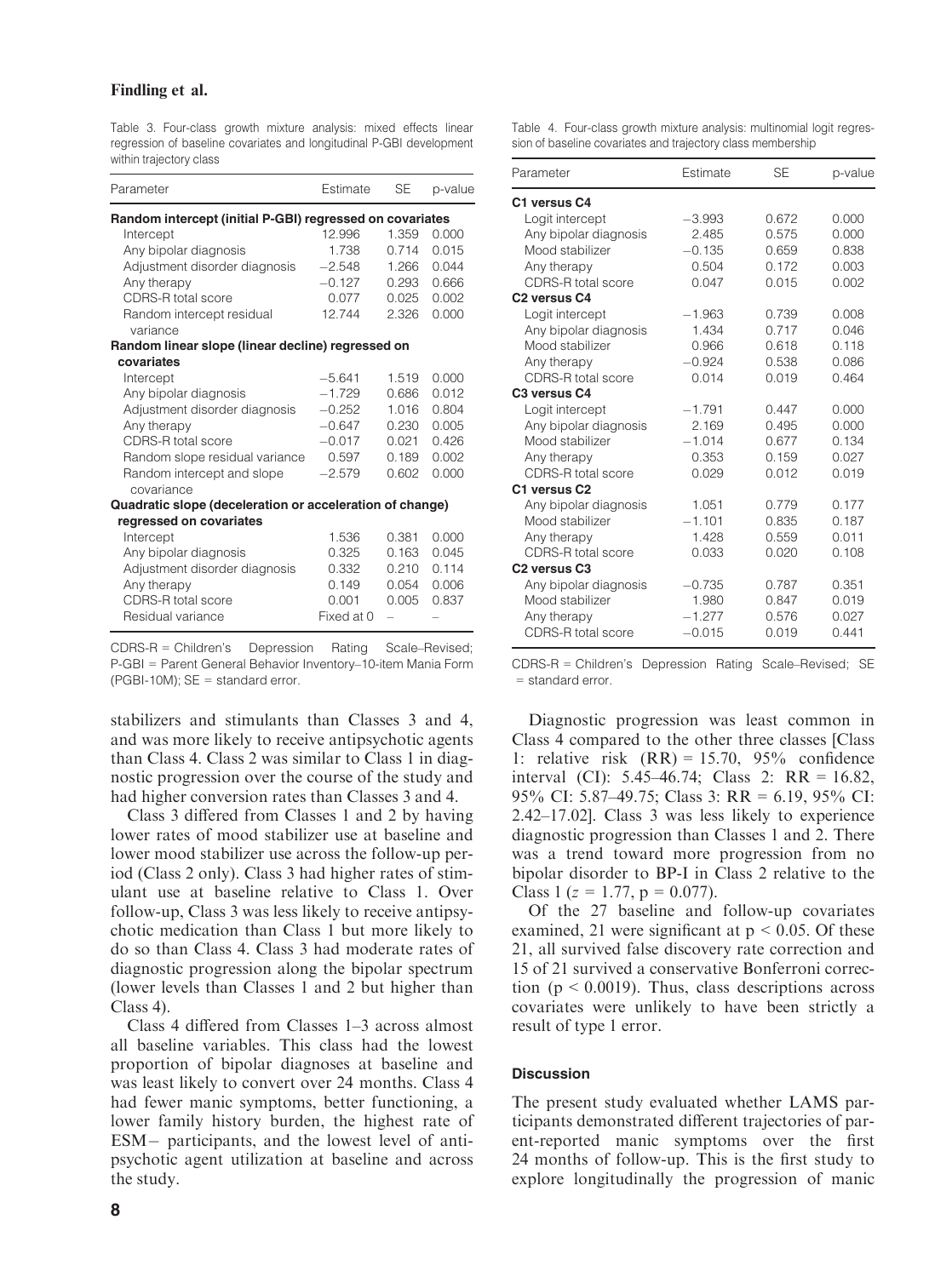symptoms in an ascertained cohort of children and adolescents. Based on prior longitudinal work looking at diagnostic changes, we anticipated that a GMM would identify multiple distinct trajectories. Findings confirmed the heterogeneity of symptom trajectory. In addition to profiles that followed patterns of recovery or progression to more severe mood disturbance, the analyses also revealed more granularity in the trajectories of a large portion of youth in the sample. The four latent classes of trajectory were unequal in size.

Of note, most LAMS participants belonged to one of two classes of patients that experienced a reduction in manic symptoms over time. The improvement in this large majority of patients is reassuring, reinforcing the point that what may appear to be manic symptoms at a given time point may reflect a variety of underlying diagnoses, and can follow several different longitudinal trajectories. Families are often concerned about prognosis, given the reports of poor outcomes and concerns about children with manic symptoms or bipolar disorder (7–9); findings indicate that there are likely to be multiple causes and outcomes for what many appear to be similar initial presentations (18, 36). However, approximately 15% of the sample was in one of two classes of patients that either experienced an increase in manic symptoms or an unstable pattern of symptoms over time, with high rates of diagnostic progression.

In addition to these global observations, interesting between-class differences were also found. Not surprisingly, the low and reducing class (Class 4) differed at baseline from the other three classes. More specifically, Class 4 demonstrated the fewest bipolar diagnoses, both at baseline and over the 24 months of the study, the highest functioning, and the lowest rate of antipsychotic agent use at baseline and throughout the study. These results are consistent with the fact that most of the ESM recruits were in Class 4 and would not have been predicted to manifest a bipolar diagnosis. They are also internally consistent with a previous LAMS report that antipsychotic agent use is associated with more severe psychopathology and dysfunction (37).

By way of contrast, the *high and rising* class (Class 1) had the highest rates of parental selfreported symptoms of mania and depression. As this association is not necessarily reflective of causal relationships, it is possible that this association is simply a reflection of higher degrees of global symptomatic reporting. Additionally, it is possible that reports of child behavior problems and psychopathology are inflated by parents with mood symptoms, a phenomenon that has been explored in maternal depression (38–40). However, the possibility that higher degrees of parental selfreported affective symptoms may be associated with worse outcomes in their children is a consideration that seems plausible both genetically and environmentally, thus deserving further evaluation.

The *unstable* class (Class 2) had the lowest amount of psychosocial interventions and the highest rate of stimulant treatment, both at baseline and when considering all follow-up time points. As this result was surprising to us, these findings may simply reflect type I error.

As outlined in previous LAMS reports (5, 11, 37), the present study was primarily limited by the inability to generalize these findings to the general population of children due to the fact that participants were recruited from clinical settings. Although the data presented herein were collected from 703 LAMS participants, they do not reflect a PGBI-10M score for each of these participants at each of the five possible time points. Additionally, although a large portion of the data provided by the LAMS cohort are generated by carefully trained, reliable interviewers (5), many of the findings presented in this paper are based on data from the parent report. Finally, because this was the first study to use these statistical methods on prospective longitudinal data for manic symptoms, we did not have strong a priori hypotheses about the number of classes or their trajectories. Our findings were based on best practices of current statistical methods and are consonant with what we would expect based on studies of diagnostic change. They also provide a strong foundation for future prediction and replication in independent samples.

Despite its limitations, the present study found that elevated manic symptoms are heterogeneous and are characterized by distinct courses. The data indicate that what may appear to be manic symptoms can be associated with a variety of diagnoses and with multiple distinct trajectories over time. The findings complement recent work in adults with bipolar disorder that also empirically identified distinct classes based on summaries of patterns in mood symptoms. Our data may provide the ability to prognosticate outcome for children with elevated manic symptoms at the time of their initial assessment. Further, if the approximately 15% of children who do not experience a reduction in manic symptomatology over time can be identified at the start of treatment or at least early in the course of treatment, they may then be specifically targeted for more intensive therapeutic attention.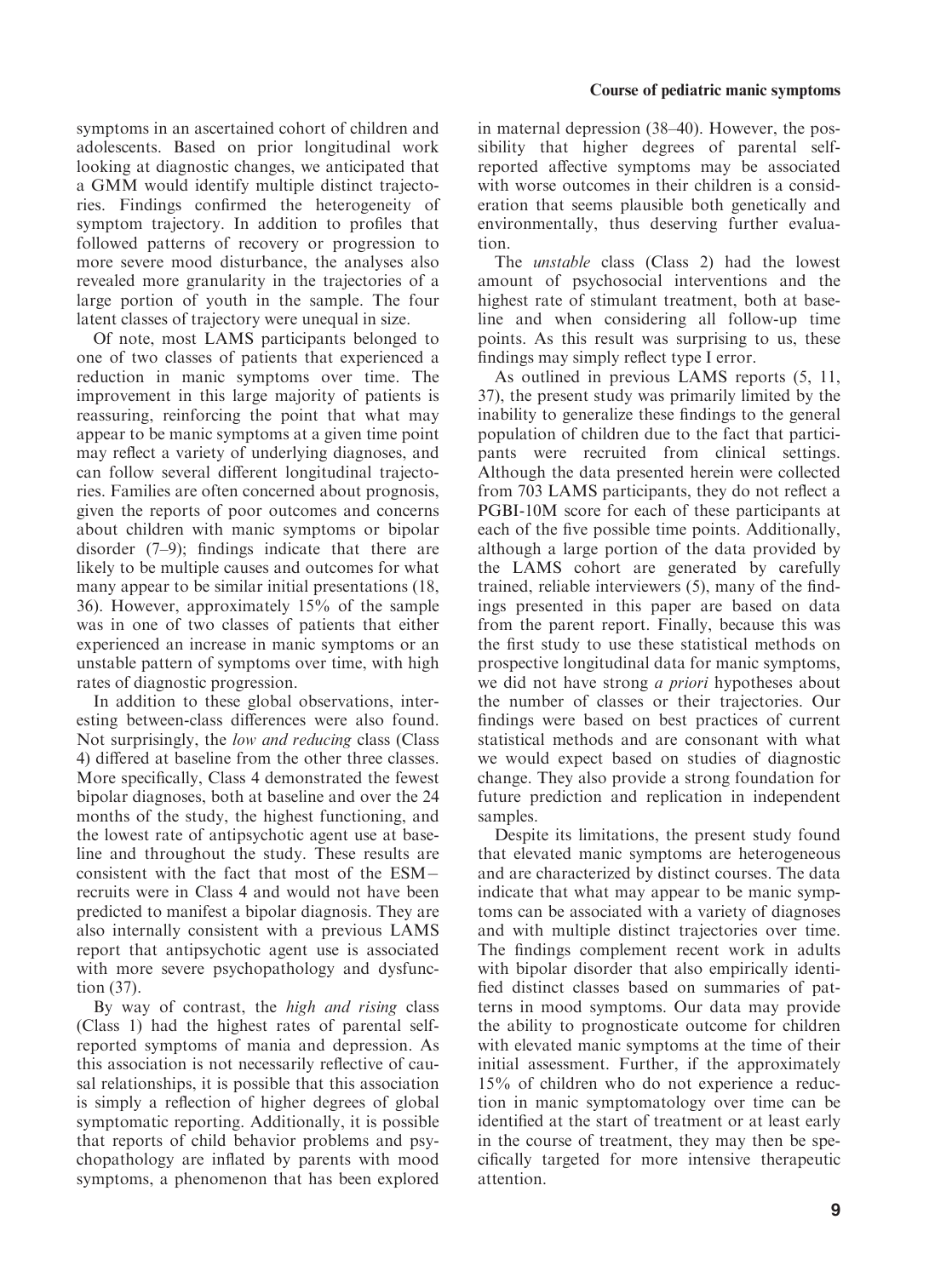#### Findling et al.

#### **Conclusions**

A unique finding from the present study is that the presence of four distinct classes demonstrates that outcomes are not uniform among youth with symptoms of mania. Most LAMS participants did well in respect to manic symptoms over time, compared to youth with bipolar disorder, who frequently struggle over the long term. Although the present study found several associations between manic symptom trajectory and clinical characteristics, subsequent research will be needed to determine whether these associations are indeed reflective of causal relationships and how much long-term prognostic value they have.

#### Acknowledgements

This study was supported by National Institute of Mental Health (NIMH) awards: Case Western Reserve University: R01 MH073967-06A1, Cincinnati Children's Hospital Medical Center: R01 MH073816-06A1, The Ohio State University: R01 MH073801-06A1, and University of Pittsburgh: R01 MH073953-06A1. We thank them for their support but acknowledge that the findings and conclusions presented in this paper are those of the authors alone, and do not necessarily reflect the opinions of NIMH.

#### **Disclosures**

RLF receives or has received research support, acted as a consultant, received royalties from, and/or served on a speakers bureau for Abbott, Addrenex, Alexza, American Psychiatric Press, AstraZeneca, Biovail, Bracket, Bristol-Myers Squibb, Cognition Group, Dainippon Sumitomo Pharma, Eli Lilly & Co., Forest, GlaxoSmithKline, Guilford Press, Johns Hopkins University Press, Johnson & Johnson, KemPharm, Lundbeck, Merck, National Institutes of Health, Neuropharm, Novartis, Noven, Organon, Otsuka, Pfizer, Physicians' Post-Graduate Press, Rhodes Pharmaceuticals, Roche, Sage, Sanofi-Aventis, Schering-Plough, Seaside Therapeutics, Sepracor, Shionogi, Shire, Solvay, Stanley Medical Research Institute, Sunovion, Supernus Pharmaceuticals, Transcept Pharmaceuticals, Validus, WebMD and Wyeth. TWF has received federal funding or research support from, acted as a consultant to, received travel support from, and/or received a speaker's honorarium from Forest Laboratories, Ecoeos, Integragen, Shire Development, Bristol-Myers Squibb, National Institutes of Health, and the Brain and Behavior Research Foundation. EAY has received grant funds from NIH, has consulted with Lundbeck, and has received travel support from Bristol-Myers Squibb. BB receives or has received royalties for publications from Random House, Inc. and Lippincott Williams & Wilkins. EA receives or has received research support or consulting honoraria from Eli Lilly & Co., Shire, Curemark, Neuropharm, Noven, Organon, and AstraZeneca. BJ, CAD, MAF, RAK, DAA, NR, JCH, DJB, LEM, MKG, JD, BMR, and SMH have no financial interests to disclose.

#### References

1. Youngstrom EA, Findling RL, Calabrese JR et al. Comparing the diagnostic accuracy of six potential screening instruments for bipolar disorder in youths aged 5 to 17 years. J Am Acad Child Adolesc Psychiatry 2004; 43: 847–858.

- 2. Youngstrom E, Meyers O, Youngstrom JK et al. Diagnostic and measurement issues in the assessment of pediatric bipolar disorder: implications for understanding mood disorder across the life cycle. Dev Psychopathol 2006; 18: 989–1021.
- 3. Stringaris A, Santosh P, Leibenluft E et al. Youth meeting symptom and impairment criteria for mania-like episodes lasting less than four days: an epidemiological enquiry. J Child Psychol Psychiatry 2010; 51: 31–38.
- 4. Galanter CA, Carlson GA, Jensen PS et al. Response to methylphenidate in children with attention deficit hyperactivity disorder and manic symptoms in the multimodal treatment study of children with attention deficit hyperactivity disorder titration trial. J Child Adolesc Psychopharmacol 2003; 13: 123–136.
- 5. Findling RL, Youngstrom EA, Fristad MA et al. Characteristics of children with elevated symptoms of mania: the Longitudinal Assessment of Manic Symptoms (LAMS) study. J Clin Psychiatry 2010; 71: 1664–1672.
- 6. Carlson GA, Youngstrom EA. Clinical implications of pervasive manic symptoms in children. Biol Psychiatry 2003; 53: 1050–1058.
- 7. Carlson GA, Kelly KL. Manic symptoms in psychiatrically hospitalized children–what do they mean? J Affect Disord 1998; 51: 123–135.
- 8. Meyer SE, Carlson GA, Youngstrom E et al. Long-term outcomes of youth who manifested the CBCL-pediatric bipolar disorder phenotype during childhood and/or adolescence. J Affect Disord 2009; 113: 227–235.
- 9. Hazell PL, Carr V, Lewin TJ et al. Manic symptoms in young males with ADHD predict functioning but not diagnosis after 6 years. J Am Acad Child Adolesc Psychiatry 2003; 42: 552–560.
- 10. Stringaris A, Stahl D, Santosh P et al. Dimensions and latent classes of episodic mania-like symptoms in youth: an empirical enquiry. J Abnorm Child Psychol 2011; 39: 925–937.
- 11. Horwitz SM, Demeter CA, Pagano ME et al. Longitudinal Assessment of Manic Symptoms (LAMS) Study: background, design, and initial screening results. J Clin Psychiatry 2010; 71: 1511–1517.
- 12. Bowring MA, Kovacs M. Difficulties in diagnosing manic disorders among children and adolescents. J Am Acad Child Adolesc Psychiatry 1992; 31: 611–614.
- 13. Youngstrom EA, Frazier TW, Demeter C et al. Developing a 10-item mania scale from the Parent General Behavior Inventory for children and adolescents. J Clin Psychiatry 2008; 69: 831–839.
- 14. Youngstrom E, Meyers O, Demeter C et al. Comparing diagnostic checklists for pediatric bipolar disorder in academic and community mental health settings. Bipolar Disord 2005; 7: 507–517.
- 15. Kaufman J, Birmaher B, Brent D et al. Schedule for Affective Disorders and Schizophrenia for School-Age Children-Present and Lifetime Version (K-SADS-PL): initial reliability and validity data. J Am Acad Child Adolesc Psychiatry 1997; 36: 980–988.
- 16. Geller B, Zimerman B, Williams M et al. Reliability of the Washington University in St. Louis Kiddie Schedule for Affective Disorders and Schizophrenia (WASH-U-KSADS) mania and rapid cycling sections. J Am Acad Child Adolesc Psychiatry 2001; 40: 450–455.
- 17. Geller B, Warner K, Williams M et al. Prepubertal and young adolescent bipolarity versus ADHD: assessment